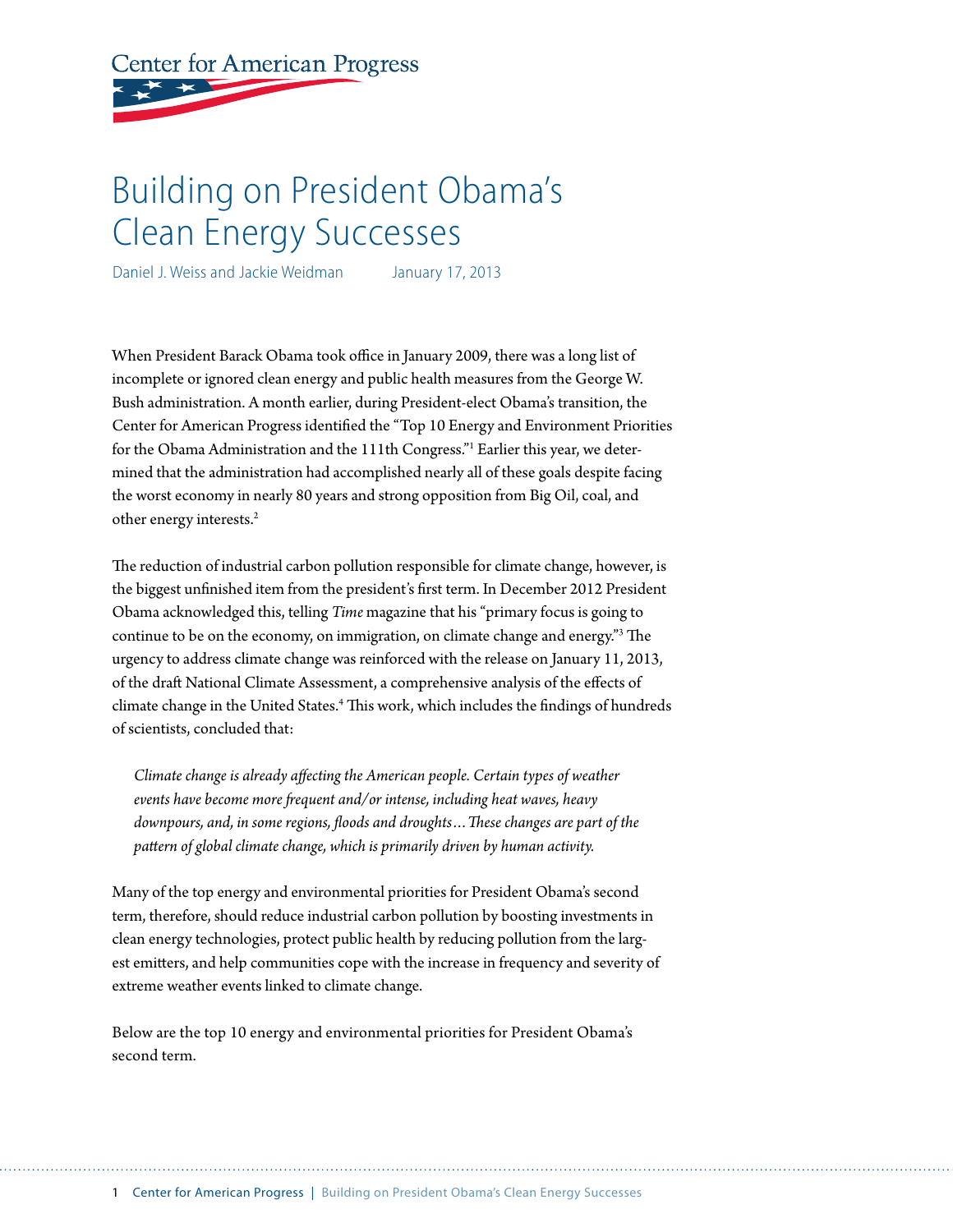| Top 10 energy and environment priorities for the president's second term                                                                                | <b>Requires</b><br>congressional<br>action? |
|---------------------------------------------------------------------------------------------------------------------------------------------------------|---------------------------------------------|
| Reduce carbon pollution by 17 percent below 2005 levels by 2020.                                                                                        | <b>No</b>                                   |
| Reduce "short-lived climate pollutants" by adding the phase out of hydrofluorocarbons,<br>or HFCs, to the Montreal Protocol for ozone-layer protection. | No                                          |
| Finalize a new international climate protection treaty.                                                                                                 | No; treaties require<br>Senate ratification |
| Raise designated revenue to help communities become more resilient to climate-<br>change-related extreme weather events.                                | Yρς                                         |
| Issue a new and more protective ozone smog health standard.                                                                                             | No.                                         |
| Limit the production of dirty tar sands oil by rejecting the Keystone XL pipeline.                                                                      | No                                          |
| Reduce pollution and oil use from vehicles.                                                                                                             | Some                                        |
| Use federal lands and waters, where appropriate, to support clean energy deployment.                                                                    | No                                          |
| Establish federal policies that increase demand for clean electricity.                                                                                  | Clean Energy Standard:<br>yes; others: no   |
| Reform the tax code to favor clean renewable energy and end Big Oil tax breaks.                                                                         | Yes                                         |

Let's look at each of the above priorities in greater detail.

#### Reduce carbon pollution by 17 percent below 2005 levels by 2020

In 2009 President Obama committed the United States to 2020 carbon-pollution levels "in the range of" a 17 percent reduction below 2005 levels.<sup>5</sup> The Energy Information Administration recently determined that the United States is halfway to this goal because carbon pollution has already been reduced by 9 percent below 2005 levels.<sup>6</sup> This is due to reductions of carbon pollution from motor vehicle emissions, lower demand for electricity, and a shift from coal to natural gas and renewable electricity generation. The Energy Information Administration, however, projects that carbon pollution from the energy sector will rise again beginning in 2017 without additional action because fossil-fuel-generated electricity will grow.7

The United States should continue to reduce its pollution by setting carbon-pollution standards for existing power plants, oil refineries, and other major industrial sources under the federal Clean Air Act. The Natural Resources Defense Council, for instance, proposed a carbon-pollution-reduction program for power plants that would cut their pollution by one-quarter. To accomplish this goal, the Environmental Protection Agency would do the following:

*Set state-specific limits on carbon pollution that reflect the fact that some states depend heavily on high-carbon energy sources like coal-fired power plants, while others rely more on cleaner-burning natural gas and renewable resources like wind and solar. It*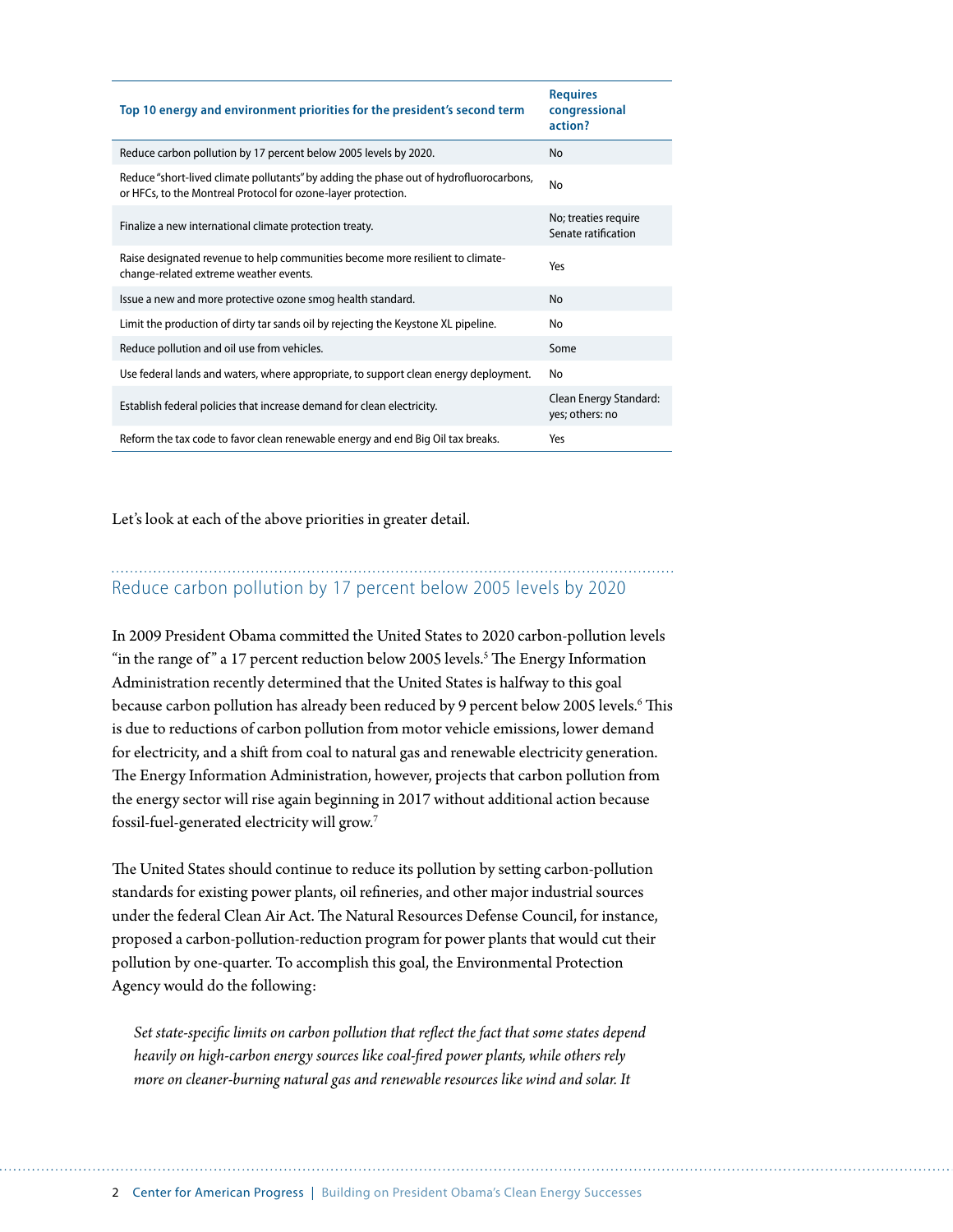*would then give states a wide range of affordable ways to meet their goal. Our analysis shows that the most cost-effective way would be through energy efficiency.*<sup>8</sup>

The Natural Resources Defense Council's proposal would reduce total carbon pollution by an additional 5 percent below 2005 levels by 2020, which would get the United States four-fifths of the way to the 17 percent reduction goal by 2020.<sup>9</sup>

A price on carbon pollution from major sources could complement such a pollutionreduction standard. A progressive carbon tax would put a price on carbon pollution and other greenhouse gases, creating an economic incentive to emit less.10 The billions of dollars in revenue that is projected to be generated from the tax could be rebated to middleand lower-income households to offset higher energy prices. The remaining funds could boost investments in emerging clean energy technologies and/or reduce the federal deficit.

#### Reduce 'short-lived climate pollutants' by including a phase out of hydrofluorocarbons in the Montreal Protocol

There are other more potent greenhouse gases that produce a greater increase in temperature even though they decompose much faster than carbon dioxide.<sup>11</sup> These greenhouse gases are called "short-lived climate forcers."12 They include pollutants such as black carbon or soot, methane, and hydrofluorocarbons.

In February 2012 the State Department created the international Climate and Clean Air Coalition, an alliance of 25 nations committed to the worldwide phase-out of these potent greenhouse gases.<sup>13</sup> Efforts are now underway to curtail black carbon and methane.<sup>14</sup>

It is essential that we also phase out hydrofluorocarbons. They are a radically more powerful greenhouse gas than carbon dioxide, and their emissions levels are projected to double by 2020.15 Eliminating hydrofluorocarbons would cut in half the gap between current global pledges to reduce climate pollutants by 2020, which is necessary if we hope to limit the increase in global temperature to 2 degrees Celsius.<sup>16</sup>

The most effective way to eradicate hydrofluorocarbons would be to include them in the Montreal Protocol. The Montreal Protocol is a 25-year-old international agreement negotiated in the 1980s under then-President Ronald Reagan that has cost-effectively phased out the use of chlorofluorocarbons, or CFCs, and other ozonelayer-depleting substances.<sup>17</sup> President Obama must promptly open negotiations to add hydrofluorocarbons to the protocol.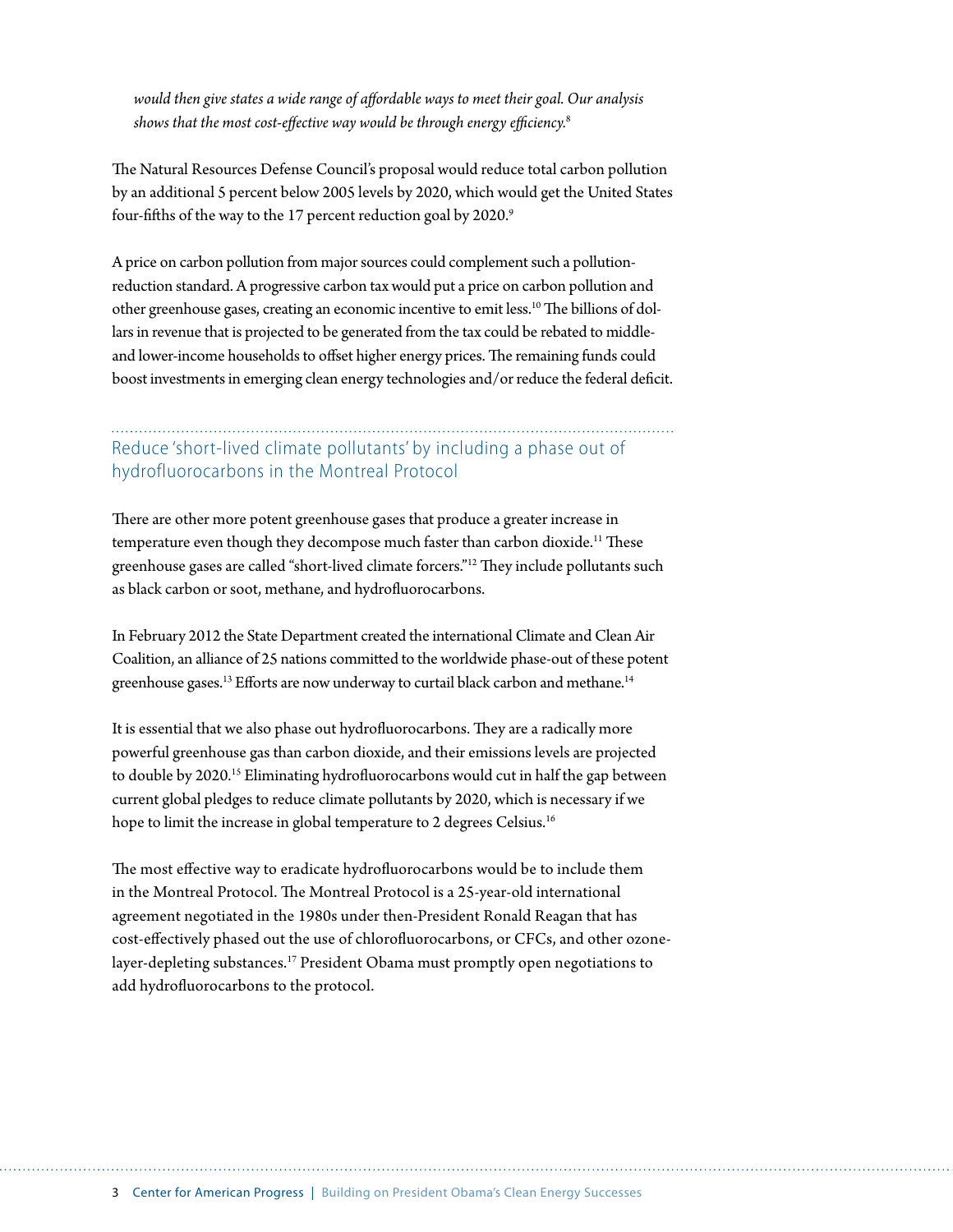## Finalize an international climate protection treaty

Many opponents of U.S. carbon-pollution reductions argue that other nations must also cut their pollution to stave off the worst damages from climate change. They have a point: Even if the United States dramatically stems its own pollution, gains could be offset by increased carbon pollution from China, India, and other rapidly developing countries.

Fortunately, the 2011 U.N. Framework Convention on Climate Change in Durban, South Africa, agreed to begin the process of negotiating a new international climate treaty that must be completed by 2015.18 Significantly, it is "applicable to all parties" to the U.N. Framework Convention on Climate Change, allowing for the first time that a global agreement must require pollution reductions from every nation, not just the developed ones.<sup>19</sup> The Obama administration should actively negotiate this agreement and persuade the public and Congress of the treaty's importance well before it is finalized.

#### Raise dedicated revenue to help communities become more resilient to the impacts of global warming

The deadly superstorm Sandy was just one of 25 climate-related extreme weather events that caused at least \$1 billion in damages in the United States from 2011 to 2012.<sup>20</sup> The National Climate Assessment draft confirmed that such devastating storms, floods, droughts, heat waves, and wildfires will only worsen if no action to curb global warming is taken. The National Climate Assessment concluded that:

*Climate change and its impacts threaten the well-being of urban residents in all regions of the U.S. Essential local and regional infrastructure systems such as water, energy supply, and transportation will increasingly be compromised by interrelated climate change impacts.*<sup>21</sup>

The federal government must help communities protect themselves from the future surge of extreme weather events by employing both manmade defenses and natural systems. Infrastructure improvements must include "hardening" community shelters, water-treatment facilities, electricity transmission, roads, and other vital infrastructure. We must also move to protect wetlands that can buffer storm surges and sea-level rise and significantly reduce flooding.<sup>22</sup>

Clearly, cities will need assistance with these resilience efforts. The federal government should create a dedicated revenue stream for this essential purpose, which will save \$4 in damages for every \$1 spent on resilience.<sup>23</sup> CAP proposes that President Obama designate a blue-ribbon bipartisan panel to identify and recommend a reliable revenue stream for community resilience.<sup>24</sup> Panel members should include elected officials, business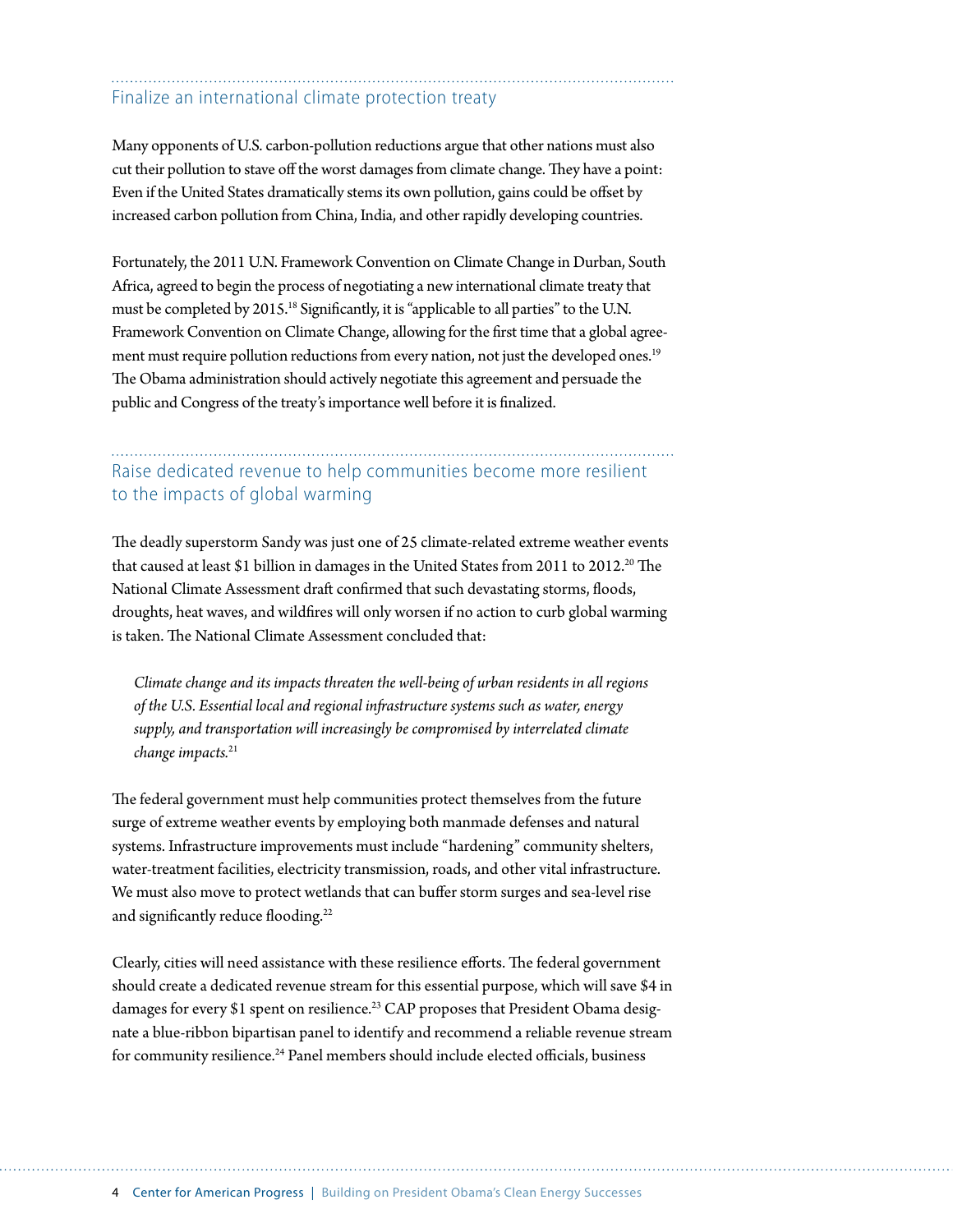people, first responders, and civic leaders from states that recently suffered from severe extreme weather events. After an opportunity for public comment on the panel's recommendations, President Obama and Congress should adopt them.

#### Issue a new ozone smog health standard based on the latest recommendations from physicians and scientists

In September 2011 the Obama administration rejected a recommendation from the Environmental Protection Agency and its Clean Air Scientific Advisory Committee to strengthen the public-health standard for ozone smog to reflect the latest scientific and medical information.25 The Environmental Protection Agency projected that the proposed standard would annually have saved up to 12,000 lives and prevented 21,000 hospitalizations.<sup>26</sup> Instead, the administration chose to maintain the weaker, less-protective standard issued by former President George W. Bush.

The Obama administration said that it rejected the proposed standard because "work is already underway to update a 2006 review of the science that will result in the reconsideration of the ozone standard in 2013."27 It is incumbent upon the administration to propose an ozone standard in 2013 that is at least as protective as the earlier proposal.

### Limit the production of dirty tar sands oil by rejecting the Keystone XL pipeline

President Obama has already approved several unprecedented measures to reduce carbon pollution from vehicles.<sup>28</sup> This progress, however, could be undone by the approval of the Keystone XL pipeline.

The pipeline would ship carbon-intensive tar sands oil from Alberta, Canada, to the Gulf Coast. This oil produces between 8 percent and 37 percent more carbon pollution per barrel than conventional oil because tar sands oil requires prodigious amounts of energy to mine.29 The ability to easily ship more oil sands to the United States would spark a more than twofold increase in tar sands oil production from 2012 to 2025.30 Without the pipeline, there would be a much smaller increase in tar sands production by 2020, and it would remain static after that.<sup>31</sup>

We don't need tar sands oil for our energy security. In December 2012 the Energy Information Administration projected that, "Crude oil production … rises sharply over the next decade."32 Under current energy policies, domestic oil production will grow by 2 million barrels per day between 2010 and 2020—a 36 percent increase.33 This growing domestic oil production, combined with the improved vehicle fuel-efficiency standards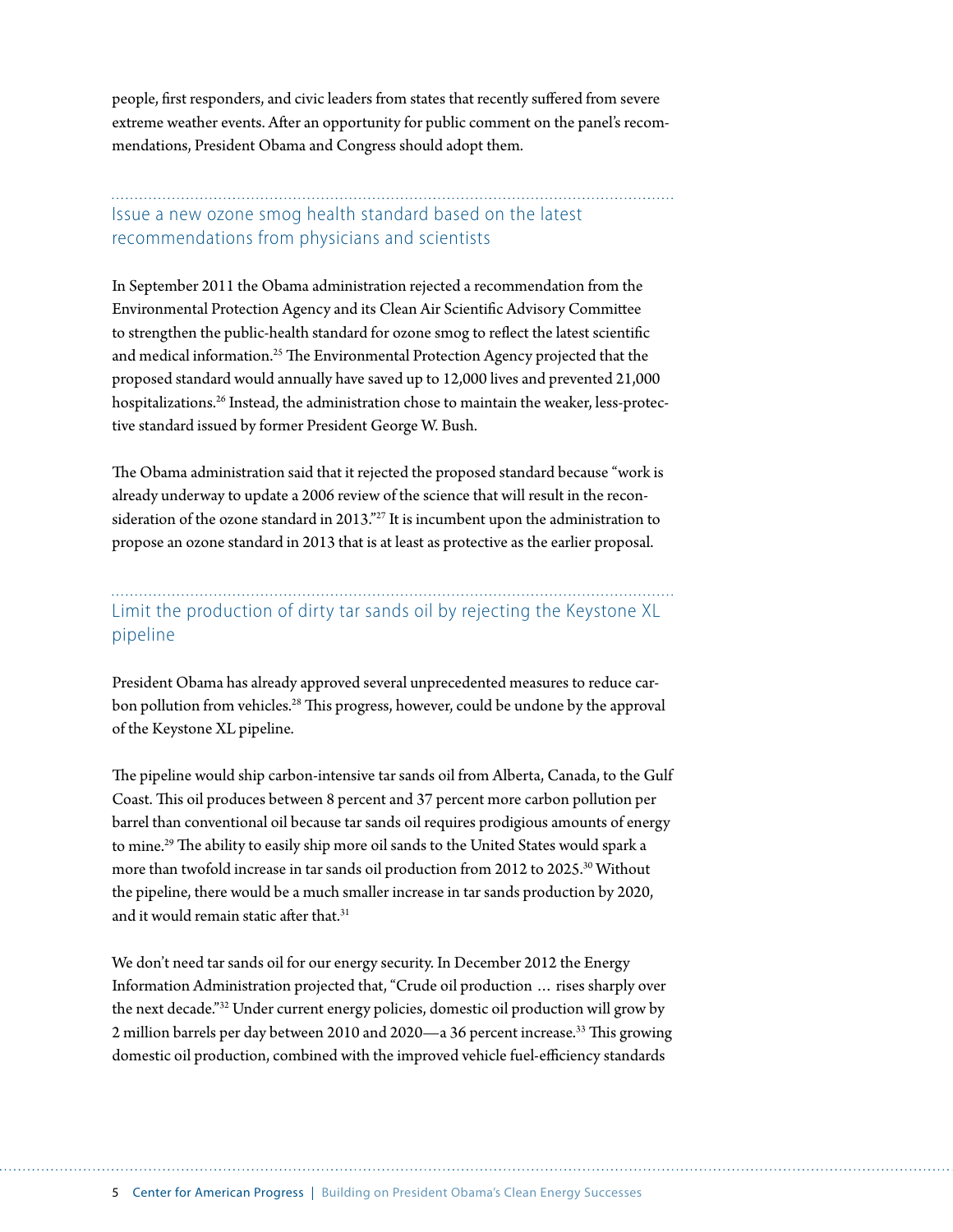to double fuel efficiency by 2025, means that foreign oil imports will fall by one-quarter between 2010 and 2020.<sup>34</sup> President Obama and future Secretary of State John Kerry should reject the permit for the Keystone XL pipeline.

#### Reduce pollution and oil use from vehicles

We must further reduce smog from vehicles and fuels by adopting the Environmental Protection Agency's pending "Tier 3" rule by the end of 2013. The rule would further reduce automobile tailpipe emissions with improved technology that lowers the emission of smog-forming pollutants.<sup>35</sup>

Additionally, lowering the sulfur content in gasoline would achieve the pollution-reduction equivalent of eliminating 33 million passenger vehicles from the road.<sup>36</sup> The pending tailpipe and fuel standards could cost less than one penny per gallon of gasoline and only add approximately \$150 to the price of a new vehicle.37 The Tier 3 rule is supported by automakers and states.<sup>38</sup>

An increase in the use of plug-in hybrid and all-electric vehicles would also dramatically reduce oil use and carbon pollution. These alternative vehicles are becoming more popular. *Motor Trend* reported, for instance, that the Chevrolet Volt, the first plug-in hybrid, "saw sales leap 206 percent … to a respectable 23,461 cars in 2012."39 A vital step to encourage the purchase of these low- or no-oil vehicles is the creation of public recharging infrastructure. Congress should enact President Obama's bipartisan "race to the top" proposal to assist interested communities with their plans to build electricvehicle-recharging capacity.40

President Obama should also work with Congress to increase investment in our public transit infrastructure. Millions of Americans are forced to use their cars because they lack access to affordable, convenient buses or subways. Yet the American Public Transportation Association reported that, "Transit reduces annual fuel use by the equivalent of 4.2 billion gallons of gasoline."<sup>41</sup> Every \$1 billion of investment in public transportation infrastructure supports 36,000 jobs in a variety of industries.<sup>42</sup>

Despite these overwhelming benefits, our public transportation infrastructure is woefully underfunded. A recent CAP report, titled "Meeting the Infrastructure Imperative: An Affordable Plan to Put Americans Back to Work Rebuilding Our Nation's Infrastructure," found that an additional investment of \$15.7 billion annually—a relatively small amount compared to the trillion-dollar federal budget—is needed to meet our most urgent publictransportation infrastructure needs.<sup>43</sup> This would increase oil savings and create jobs.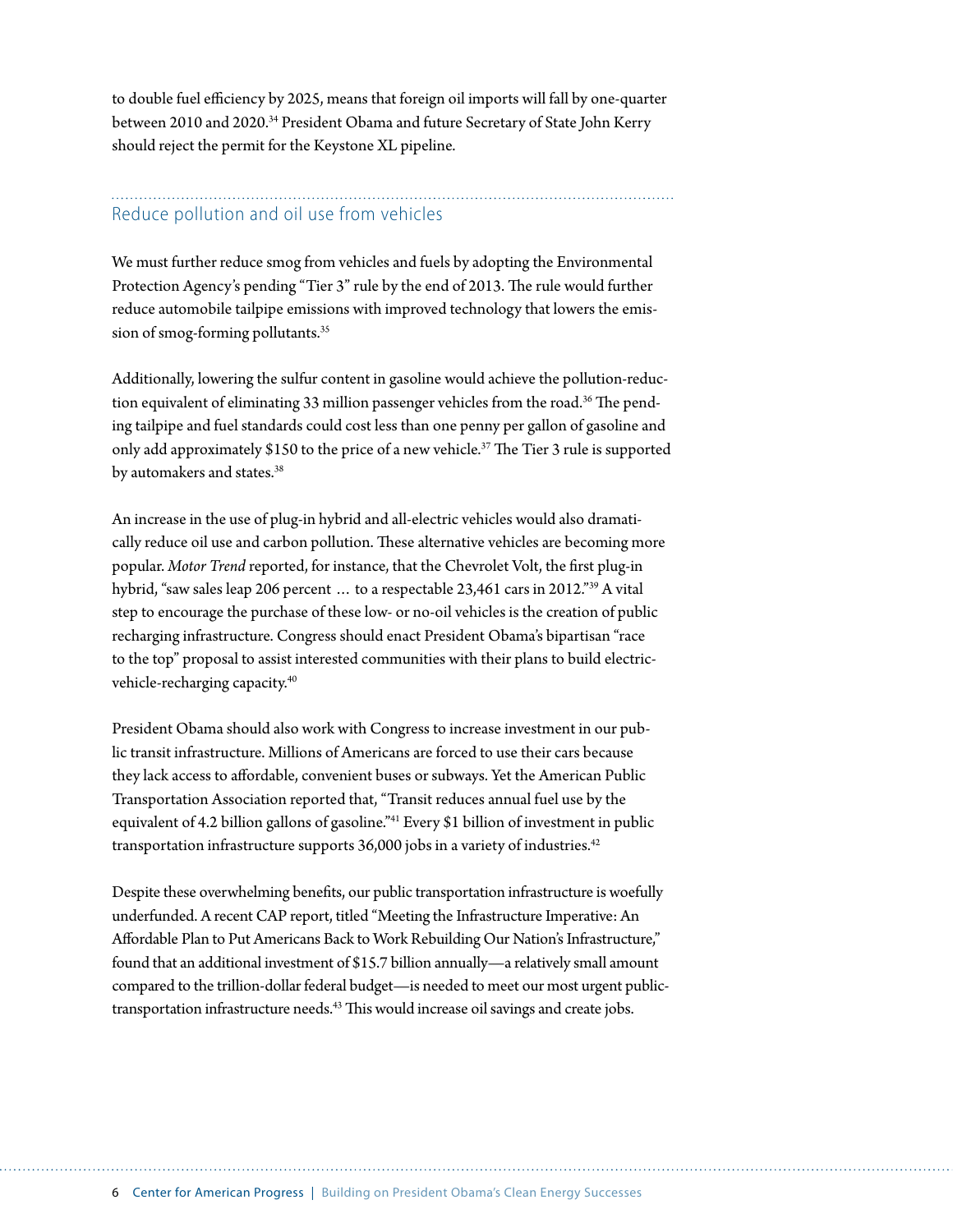#### Use appropriate federal lands and waters to support clean energy deployment

Federally owned real estate produces coal and natural gas used to generate electricity. Approximately 43 percent of all coal and 20 percent of all natural gas currently produced in the United States comes from public lands or waters.<sup>44</sup> Despite the tremendous potential of clean energy production on federal property, only 1 percent of the country's wind electricity and practically none of its solar power comes from public lands and waters.<sup>45</sup>

The Department of the Interior already met the president's goal of authorizing 10,000 megawatts of renewable energy on federally managed waters and lands.<sup>46</sup> The federal government should build on this success by implementing a "clean resources standard" for public lands and waters. This standard would require federal land and water management agencies to ensure that 35 percent of the electricity from resources on public lands is clean and renewable—from wind, solar, geothermal, biomass, and small hydropower. To meet this target by 2035, we should also reduce the coal mined from our public lands—much of which is subsidized by taxpayers and exported to China and other nations.<sup>47</sup>

When done responsibly, electricity generation is an appropriate use for many public places. It is important, however, that any energy deployment on public lands avoids sensitive areas, employs the most modern technology, and is in full compliance with environmental laws.

## Establish federal policies that increase demand for clean electricity

The sobering National Climate Assessment draft increases the urgency of shifting from carbon-pollution-spewing fossil fuels to clean, renewable electricity. Increasing demand for clean energy is essential to providing investors with more certainty about the return on their investment in emerging technologies. There are several policies that could accomplish this goal.

Thirty-one states and the District of Columbia require their utilities to generate a designated portion of their electricity from wind, solar, geothermal, and other renewable energy sources.<sup>48</sup> These programs have encouraged investments in clean power sources and helped to nearly double the nationwide generation of renewable electricity over the past four years.49

President Obama proposed a similar clean energy standard that would require utilities to produce 80 percent of their electricity from no- or low-carbon sources by 2035.<sup>50</sup> It is essential that a clean energy standard require at least 35 percent of the total electricity generation in 2035 to come from renewables and efficiency measures. This will provide certainty about the market demand for clean energy.<sup>51</sup>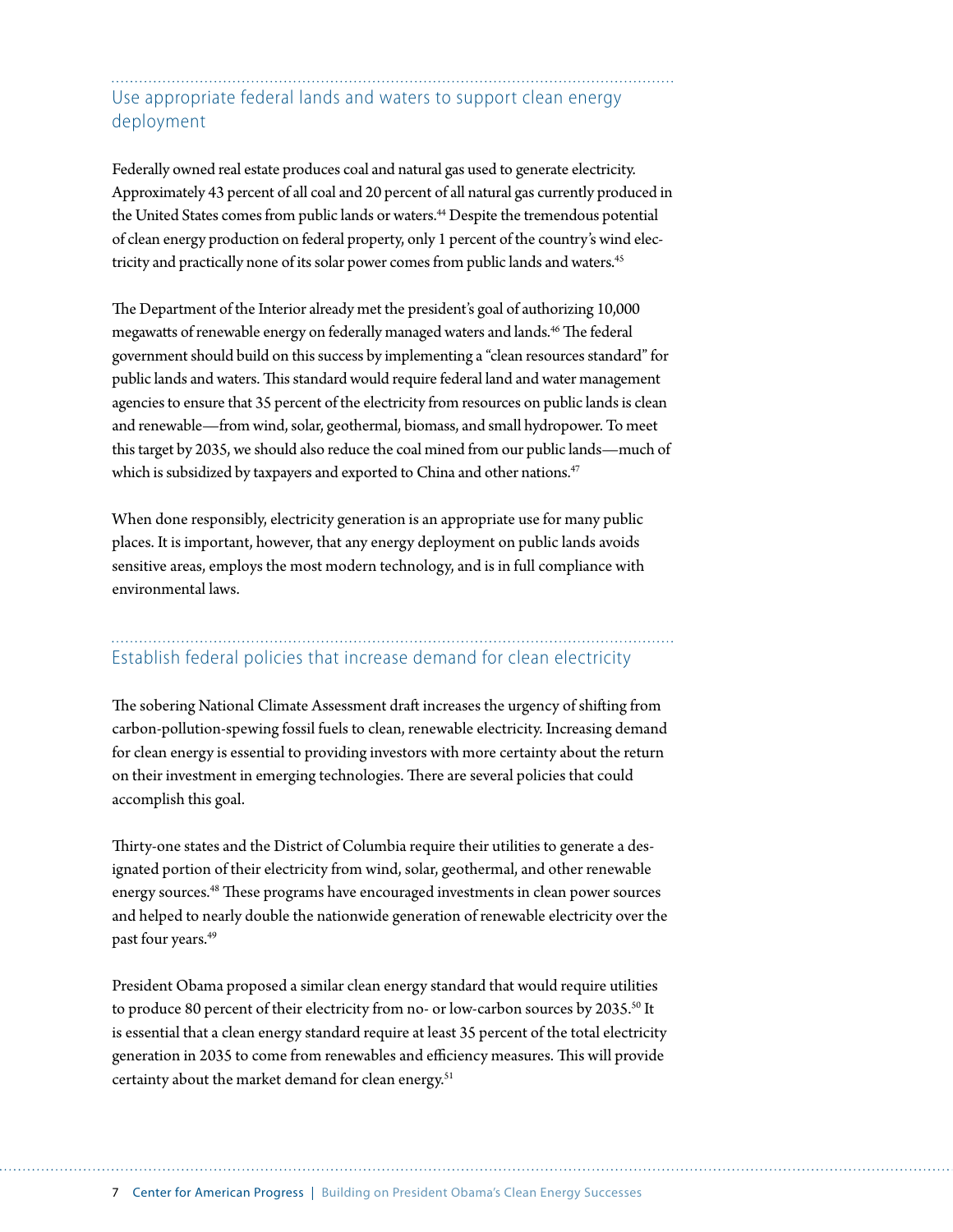In 2009, President Obama provided a boost to clean energy investments with an executive order requiring that federal agencies become more sustainable. Executive Order 13514 directs:

*Federal agencies to reduce greenhouse gas pollution … and leverage Federal purchasing power to support innovation and entrepreneurship in clean energy technologies.*<sup>52</sup>

The order sets a goal for agencies to "use at least 5 percent electricity from renewable sources."53 Some agencies have already met this target, including the Department of Energy and the General Services Administration.<sup>54</sup> The administration should require all federal agencies to achieve this measure by 2014. Federal agencies should meet a 10 percent renewable standard by 2017 and a 15 percent standard by 2020. This would notably increase demand for renewable electricity.

#### Reform the tax code to favor clean, renewable energy and end Big Oil tax breaks

The Congressional Research Service estimates that fossil-fuel producers received \$156 billion from tax provisions over the past 34 years, compared to only \$58 billion for renewable electricity and efficiency companies.<sup>55</sup> The tax cuts on fossil fuels include special tax breaks for oil companies that date back to the Woodrow Wilson administration.

The special tax provisions that benefit the oil and gas industry are permanent, costing taxpayers nearly \$8 billion annually.<sup>56</sup> Meanwhile, the production tax credit for wind energy costs about \$1 billion per year, and it expires at the end of 2013.<sup>57</sup>

President Obama has repeatedly proposed eliminating tax breaks for Big Oil and gas companies, but Congress has refused to comply.<sup>58</sup> Any serious tax reform legislation must eliminate special tax breaks for these mature, highly profitable companies and extend programs that encourage renewable energy development; this would provide planning certainty for investors. Congress should also expand the investment tax credit currently available for solar energy projects to apply to offshore wind installations as well.

#### Conclusion

The deluge of climate-related extreme weather events over the past few years are harrowing warning sirens telling us that we must take comprehensive action to reduce carbon and other pollutants responsible for climate change. There is a flood of scientific evidence confirming that the climate is changing for the worse. On January 8, 2013, the National Oceanic and Atmospheric Administration confirmed that 2012 "was the warmest year in the 1895-2012 period of record" for the continental United States.<sup>59</sup> NASA climatologist Gavin Schmidt noted the following: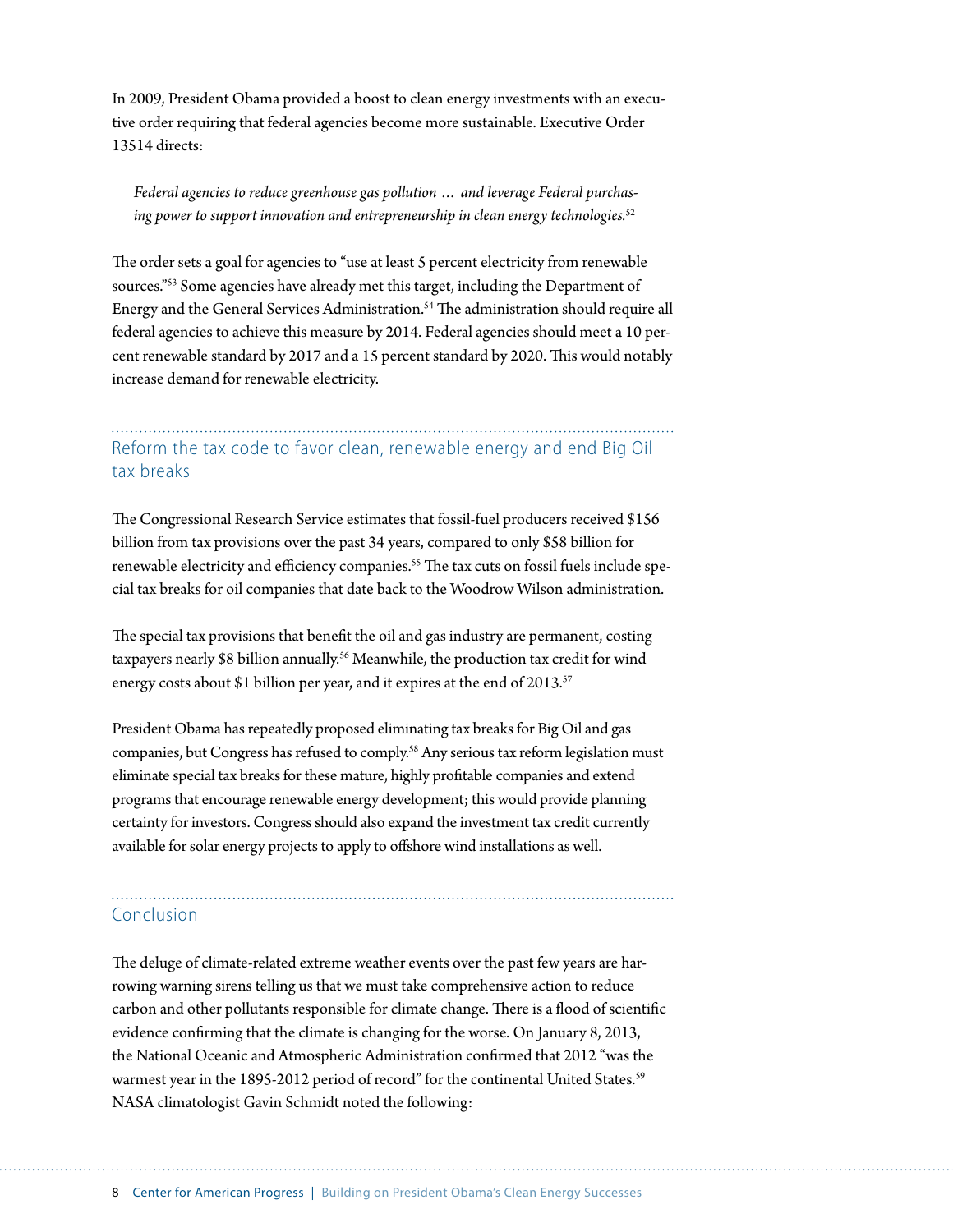*"One more year of numbers isn't in itself significant. What matters is this decade is warmer than the last decade, and that decade was warmer than the decade before. The planet is warming. The reason it's warming is because we are pumping increasing amounts of carbon dioxide into the atmosphere."*<sup>60</sup>

Beginning with his speech on election night, President Obama has repeated that he intends to tackle climate change in his second term. In his acceptance speech, he said, "We want our children to live in an America … that isn't threatened by the destructive power of a warming planet."61 Implementing these energy and environmental priorities would reduce the carbon and other pollutants responsible for climate change. It would also protect public health by cutting other air pollutants and reducing oil use, and the latter would benefit the economy and energy security. Taken together, action on these priorities would create a legacy of which any president would be proud.

*Daniel J. Weiss is a Senior Fellow and Director of Climate Strategy at the Center for American Progress. Jackie Weidman is a Special Assistant at the Center.*

*Thanks to the following Center for American Progress staff members: Richard Caperton, Director of Clean Energy Investment; Michael Conathan, Director of Ocean Policy; Christy Goldfuss, Public Lands Project Director; Adam James, Special Assistant for Energy and Environmental Policy; Tom Kenworthy, Senior Fellow; and Andrew Light, Senior Fellow.*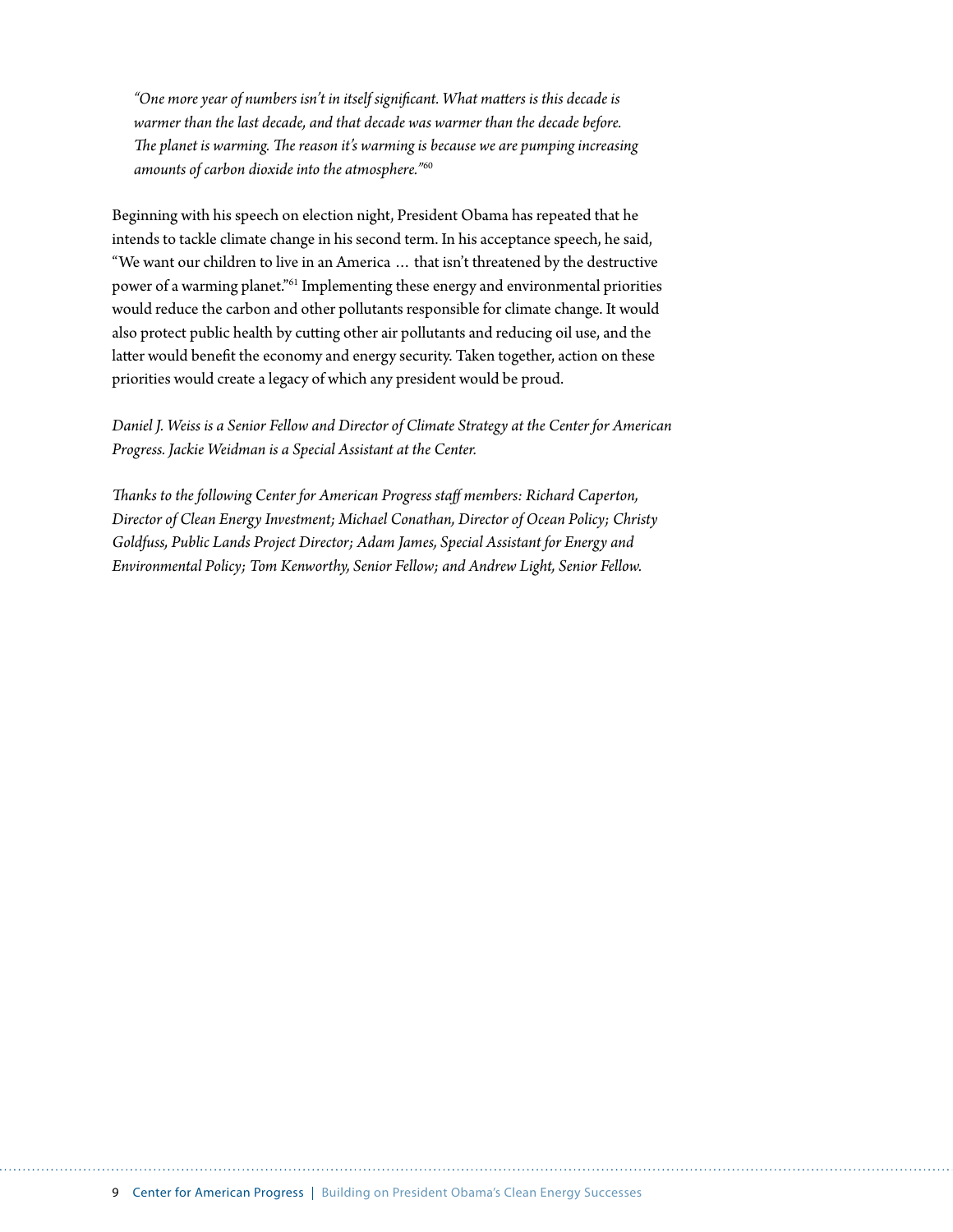#### Endnotes

- Daniel J. Weiss and Alexandra Kougentakis,"Top 10 Energy and Environment Priorities for the Obama Administration and 111th Congress," Center for American Progress, December 22, 2008, available at [http://www.americanprogress.org/](http://www.americanprogress.org/issues/green/news/2008/12/22/5303/top-10-energyand-environment-priorities-for-the-obama-administrationand-111th-congress/) [issues/green/news/2008/12/22/5303/top-10-energyand](http://www.americanprogress.org/issues/green/news/2008/12/22/5303/top-10-energyand-environment-priorities-for-the-obama-administrationand-111th-congress/)[environment-priorities-for-the-obama-administrationand-](http://www.americanprogress.org/issues/green/news/2008/12/22/5303/top-10-energyand-environment-priorities-for-the-obama-administrationand-111th-congress/)[111th-congress/](http://www.americanprogress.org/issues/green/news/2008/12/22/5303/top-10-energyand-environment-priorities-for-the-obama-administrationand-111th-congress/).
- 2 Daniel J. Weiss, "President Obama's Clean Energy Progress: How the Top 10 Energy Priorities Fared During His First Term" (Washington: Center for American Progress, 2013), available at [http://www.americanprogress.org/wp-content/](http://www.americanprogress.org/wp-content/uploads/2013/01/ObamaFirstTermEnergy11.pdf) [uploads/2013/01/ObamaFirstTermEnergy11.pdf](http://www.americanprogress.org/wp-content/uploads/2013/01/ObamaFirstTermEnergy11.pdf).
- 3 Richard Stengel, Michael Scherer, and Radhika Jones, "Setting the Stage for a Second Term," *Time*, December 19, 2012, available at http://poy.time.com/2012/12/19/setting-thestage-for-a-second-term/#ixzz2Htc3dR00.
- Committee of the U.S. Global Change Research Program, "The National Climate Assessment Development Advisory Draft Climate Assessment Report" (2013), available at [http://](http://ncadac.globalchange.gov/) [ncadac.globalchange.gov/.](http://ncadac.globalchange.gov/)
- 5 Juliet Eliperin, "U.S. pledges 17 percent emissions reduction by 2020," *The Washington Post*, January 29, 2010, available at [http://www.washingtonpost.com/wp-dyn/content/ar](http://www.washingtonpost.com/wp-dyn/content/article/2010/01/28/AR2010012803632.html)[ticle/2010/01/28/AR2010012803632.html.](http://www.washingtonpost.com/wp-dyn/content/article/2010/01/28/AR2010012803632.html)
- 6 Energy Information Administration, *Annual Energy Outlook 2013 Early Release* (U.S. Department of Energy, 2013), available at http://www.eia.gov/oiaf/aeo/tablebrowser/#release =AEO2013ER&sub.
- 7 Energy Information Administration, *Annual Energy Outlook 2013 Early Release*
- 8 Frances Beinecke, "It's Time to Cut Carbon Pollution from Power Plants, Here's How We Do It," Natural Resources Defense Council Staff Blog, December 4, 2012, available at [http://switchboard.nrdc.org/blogs/fbeinecke/its\\_time\\_to\\_](http://switchboard.nrdc.org/blogs/fbeinecke/its_time_to_cut_carbon_polluti.html) [cut\\_carbon\\_polluti.html.](http://switchboard.nrdc.org/blogs/fbeinecke/its_time_to_cut_carbon_polluti.html)
- Dan Lashof, "We Know Where the Carbon Pollution is Coming From **-** Here's is How We Get After It," Natural Resources Defense Council Staff Blog, December 4, 2012, available at [http://switchboard.nrdc.org/blogs/dlashof/we\\_know\\_](http://switchboard.nrdc.org/blogs/dlashof/we_know_where_the_carbon_pollu.html) where the carbon pollu.html.
- 10 Richard W. Caperton, "A Progressive Carbon Tax Will Fight Climate Change and Stimulate the Economy" (Washington: Center for American Progress, 2012), available at [http://www.americanprogress.org/issues/green/](http://www.americanprogress.org/issues/green/report/2012/12/06/47052/a-progressive-carbon-tax-will-fight-climate-change-and-stimulate-the-economy/) [report/2012/12/06/47052/a-progressive-carbon-tax-will](http://www.americanprogress.org/issues/green/report/2012/12/06/47052/a-progressive-carbon-tax-will-fight-climate-change-and-stimulate-the-economy/)[fight-climate-change-and-stimulate-the-economy/](http://www.americanprogress.org/issues/green/report/2012/12/06/47052/a-progressive-carbon-tax-will-fight-climate-change-and-stimulate-the-economy/).
- 11 Drew Schindell and others, "Simultaneously Mitigating Near-Term Climate Change and Improving Human Health and Food Security," *Science*, January 2013, available at <http://www.sciencemag.org/content/335/6065/183>.
- 12 "Short-lived Climate Pollutants," available at [http://www.](http://www.unep.org/ccac/ShortLivedClimatePollutants/tabid/101650/Default.aspx) [unep.org/ccac/ShortLivedClimatePollutants/tabid/101650/](http://www.unep.org/ccac/ShortLivedClimatePollutants/tabid/101650/Default.aspx) [Default.aspx](http://www.unep.org/ccac/ShortLivedClimatePollutants/tabid/101650/Default.aspx) (last accessed January 2013).
- 13 U.S. Department of State, "The Climate and Clean Air Coalition to Reduce Short-Lived Climate Pollutants," Press release, February 16, 2012, available at [http://www.state.gov/r/pa/](http://www.state.gov/r/pa/prs/ps/2012/02/184055.htm) [prs/ps/2012/02/184055.htm](http://www.state.gov/r/pa/prs/ps/2012/02/184055.htm).
- 14 The Task Force on Short-Lived Climate Forcers, "Progress Report and Recommendations for Ministers (Norway: The Arctic Council, 2011); "Global Methane Initiative," Environmental Protection Agency, November 19, 2012, available at [http://www.epa.gov/globalmethane/.](http://www.epa.gov/globalmethane/)
- 15 Environmental Investigation Agency, "Closing the Emissions Gaps: Time to phase out HFCs" (2012).
- 16 Ibid.

17 "HCFC Phaseout Schedule," available at [http://www.epa.](http://www.epa.gov/ozone/title6/phaseout/hcfc.html) [gov/ozone/title6/phaseout/hcfc.html.](http://www.epa.gov/ozone/title6/phaseout/hcfc.html)

- 18 United Nations, "Durban conference delivers breakthrough in international community's response to climate change," Press release, December 11, 2011, available at [http://unfccc.](http://unfccc.int/files/press/press_releases_advisories/application/pdf/pr20111112cop17final.pdf) [int/files/press/press\\_releases\\_advisories/application/pdf/](http://unfccc.int/files/press/press_releases_advisories/application/pdf/pr20111112cop17final.pdf) [pr20111112cop17final.pdf.](http://unfccc.int/files/press/press_releases_advisories/application/pdf/pr20111112cop17final.pdf)
- 19 U.N. Framework Convention on Climate Change, "Establishment of an Ad Hoc Working Group on the Durban Platform for Enhanced Action," December 10, 2011, available at <http://unfccc.int/resource/docs/2011/cop17/eng/l10.pdf>.
- 20 "Billion-Dollar Weather/Climate Disasters," available at <http://www.ncdc.noaa.gov/billions/events>(last accessed January 2013).
- Committee of the U.S. Global Change Research Program, "The National Climate Assessment Development Advisory Draft Climate Assessment Report" (2013), available at [http://](http://www.ncadac.globalchange.gov) [www.ncadac.globalchange.gov](http://www.ncadac.globalchange.gov).
- 22 "Conserving Coastal Wetlands for Sea Level Rise Adaptation," available at [http://www.csc.noaa.gov/digitalcoast/](http://www.csc.noaa.gov/digitalcoast/wetlands/understand) [wetlands/understand](http://www.csc.noaa.gov/digitalcoast/wetlands/understand) (last accessed January 2013).
- 23 Multihazard Mitigation Council, "Natural Hazard Mitigation Saves" (Washington: National Institute of Building Sciences, 2005), available at [http://c.ymcdn.com/sites/www.nibs.org/](http://c.ymcdn.com/sites/www.nibs.org/resource/resmgr/MMC/hms_vol1.pdf) [resource/resmgr/MMC/hms\\_vol1.pdf](http://c.ymcdn.com/sites/www.nibs.org/resource/resmgr/MMC/hms_vol1.pdf)
- 24 Daniel J. Weiss and Jackie Weidman, "An Ounce of Prevention: Increasing Resiliency to Climate-Related Extreme Weather," Center for American Progress, December 18, 2012, available at [http://www.americanprogress.org/issues/](http://www.americanprogress.org/issues/green/news/2012/12/18/48398/an-ounce-of-prevention-increasing-resiliency-to-climate-related-extreme-weather/) [green/news/2012/12/18/48398/an-ounce-of-prevention](http://www.americanprogress.org/issues/green/news/2012/12/18/48398/an-ounce-of-prevention-increasing-resiliency-to-climate-related-extreme-weather/)[increasing-resiliency-to-climate-related-extreme-weather/.](http://www.americanprogress.org/issues/green/news/2012/12/18/48398/an-ounce-of-prevention-increasing-resiliency-to-climate-related-extreme-weather/)
- 25 Leslie Kaufman, "Stung by the President on Air Quality, Environmentalists Weigh Their Options," *The New York Times*, September 3, 2011, available at [http://www.](http://www.nytimes.com/2011/09/04/science/earth/04air.html?_r=3&ref=politics&) [nytimes.com/2011/09/04/science/earth/04air.html?\\_](http://www.nytimes.com/2011/09/04/science/earth/04air.html?_r=3&ref=politics&) [r=3&ref=politics&](http://www.nytimes.com/2011/09/04/science/earth/04air.html?_r=3&ref=politics&); Letter from the Office of the Administrator Science Advisory Board to Lisa P. Jackson, Administrator, Environmental Protection Agency, February 19, 2010.
- 26 Environmental Protection Agency, "Supplement to the Regulatory Impact Analysis for Ozone," January 7, 2010, available at [http://epa.gov/glo/pdfs/fs20100106ria.pdf.](http://epa.gov/glo/pdfs/fs20100106ria.pdf)
- 27 The White House, "Statement by the President on the Ozone National Ambient Air Quality Standards," Press release, September 2, 2011, available at [http://www.whitehouse.gov/](http://www.whitehouse.gov/the-press-office/2011/09/02/statement-president-ozone-national-ambient-air-quality-standards) [the-press-office/2011/09/02/statement-president-ozone](http://www.whitehouse.gov/the-press-office/2011/09/02/statement-president-ozone-national-ambient-air-quality-standards)[national-ambient-air-quality-standards](http://www.whitehouse.gov/the-press-office/2011/09/02/statement-president-ozone-national-ambient-air-quality-standards).
- 28 National Highway Traffic Safety Administration, "We Can't Wait: Obama Administration Proposes Historic Fuel Economy Standards to Reduce Dependence on Oil, Save Consumers Money at the Pump," Press release, November 16, 2011, available at [http://www.nhtsa.gov/About+NHTSA/](http://www.nhtsa.gov/About+NHTSA/Press+Releases/2011/We+Can) [Press+Releases/2011/We+Can't+Wait:+Obama+Administrat](http://www.nhtsa.gov/About+NHTSA/Press+Releases/2011/We+Can) [ion+Proposes+Historic+Fuel+Economy+Standards+to+Red](http://www.nhtsa.gov/About+NHTSA/Press+Releases/2011/We+Can) [uce+Dependence+on+Oil,+Save+Consumers+Money+at+t](http://www.nhtsa.gov/About+NHTSA/Press+Releases/2011/We+Can) [he+Pump.](http://www.nhtsa.gov/About+NHTSA/Press+Releases/2011/We+Can)
- 29 David Parkinson, "Stalled pipelines cast shadow over Canada's economy," *The Globe and Mail*, December 28, 2012, available at [http://www.theglobeandmail.com/report-on](http://www.theglobeandmail.com/report-on-business/industry-news/energy-and-resources/stalled-pipelines-cast-shadow-over-canadas-economy/article6786753/)[business/industry-news/energy-and-resources/stalled-pipe](http://www.theglobeandmail.com/report-on-business/industry-news/energy-and-resources/stalled-pipelines-cast-shadow-over-canadas-economy/article6786753/)[lines-cast-shadow-over-canadas-economy/article6786753/](http://www.theglobeandmail.com/report-on-business/industry-news/energy-and-resources/stalled-pipelines-cast-shadow-over-canadas-economy/article6786753/); "Climate Impacts," available at [http://www.pembina.org/](http://www.pembina.org/oil-sands/os101/climate) [oil-sands/os101/climate](http://www.pembina.org/oil-sands/os101/climate) (last accessed January 2013).
- 30 Canadian Association of Petroleum Producers, "Crude Oil Forecasts, Markets, and Pipelines" (2012), available at [http://](http://www.capp.ca/getdoc.aspx?DocId=209546&DT=NTV) [www.capp.ca/getdoc.aspx?DocId=209546&DT=NTV](http://www.capp.ca/getdoc.aspx?DocId=209546&DT=NTV).

31 Ibid.